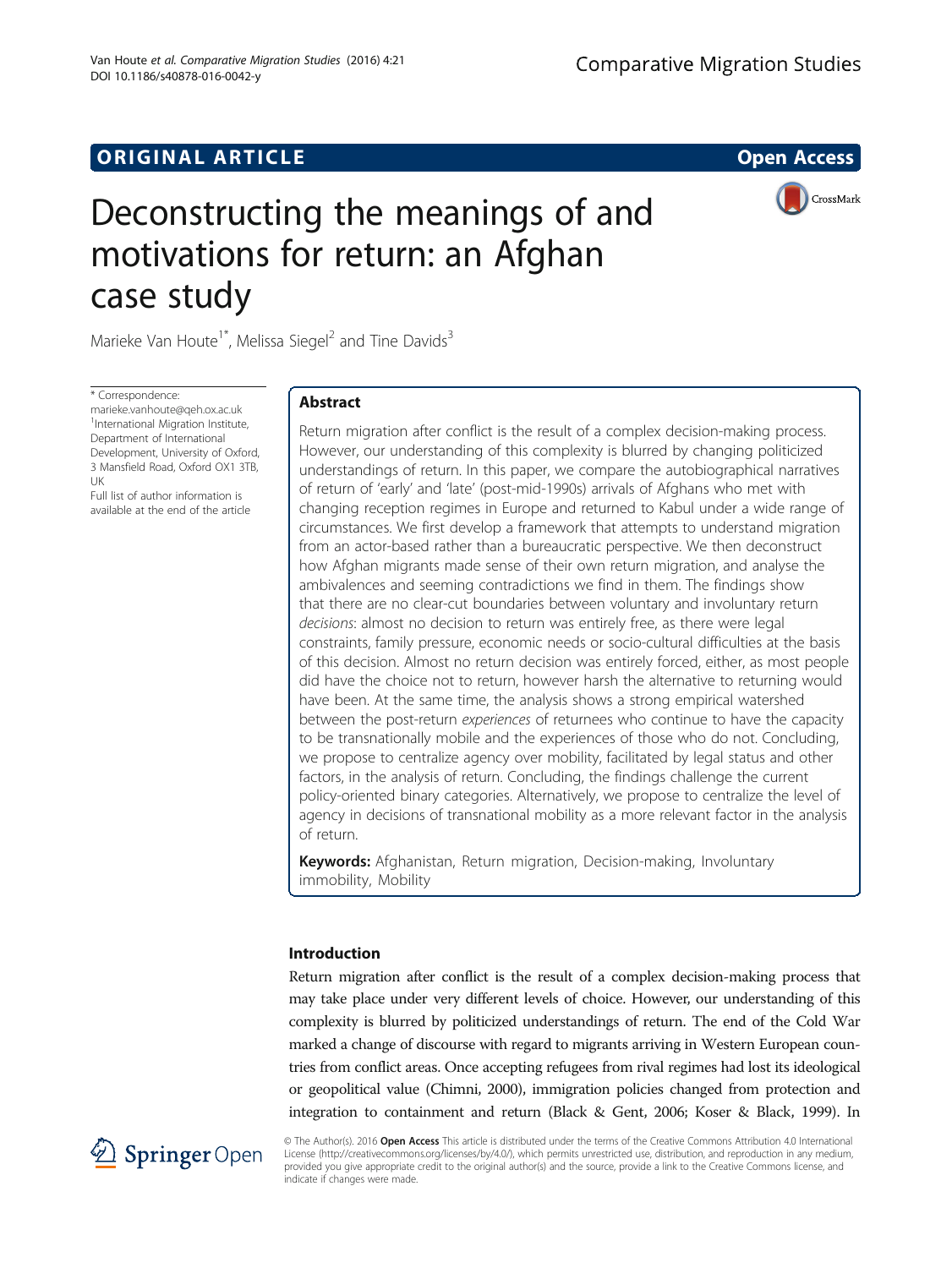European migration management policies, return of unwanted migrants, such as asylum seekers whose claim was rejected or expired after a conflict has ended, therefore became a priority since the 1990s (Hammond, [1999](#page-16-0); Omata, [2013](#page-16-0); Stein & Cuny, [1994](#page-16-0)).

In the current policy focus on return, managing voluntary return is considered as less costly and politically less painful than enforced removal (Blitz, Sales, & Marzano, [2005](#page-15-0); Ottonelli & Torresi, [2013](#page-16-0); Stein & Cuny, [1994](#page-16-0)). But when a (post-)conflict country is declared safe to return to and temporary asylum statuses expire, European host states usually plan for 'voluntary' return, with financial inducements or the threat of deportation, much sooner than these migrants themselves. In policy-driven categorizations, the notion of voluntariness has furthermore become based on the use of physical force, and any non-deported return is considered as 'voluntary' (see Chimni, [2000](#page-15-0); Ottonelli & Torresi, [2013](#page-16-0)).

Such broad notions of 'voluntary' return contain a wide variety in legal and administrative circumstances of return. The policy-driven categorization of 'voluntary' return has therefore lost much of its logical meaning. For example, the International Organization for Migration (IOM) distinguishes between non-mandatory and mandatory voluntary return (Beltman, [2012](#page-15-0)). These categorizations obscure the understanding of the realities of return, such as why 'voluntary' returnees want to reemigrate after return (Schuster & Majidi, [2013](#page-16-0)), and why people have to be held in detention to prevent them escaping their 'voluntary' return. A better understanding of return could inform more adequate policy responses to both meet the needs of returnees and host and origin states (Castles, [2007\)](#page-15-0).

In addition to policy, research has also insufficiently addressed the complexity of return migration, for two main reasons. First, policy-oriented research often follows bureaucratic definitions for pragmatic reasons of being able to communicate with policy makers. But by following these narrowly oriented frameworks, researchers limit themselves in their ability to fully understand the meanings of return (Hammond, [1999](#page-16-0)). Second, migration research has historically made a clear distinction between forced and voluntary migration. Research on forced migration from conflict-affected countries has focused on the structural forces determining migration. This is reinforced by activists for migrants' rights who highlight that these forced migrants need protection and assistance (Ottonelli & Torresi, [2013\)](#page-16-0). However, such politicized understandings do not reflect the complexity of reasons to migrate, which are often a combination between security, economic, political and social reasons (King, [2012](#page-16-0); Koser & Black, [1999](#page-16-0); Ottonelli & Torresi, [2013\)](#page-16-0) and 'assume away the agency of migrants' by seeing them as victims rather than purposeful actors (Bakewell, [2008\)](#page-15-0). In contrast, several authors argue that even when taking place under immediate threats to security, mobility involves both choices and constraints, which blurs the conceptual boundaries between voluntary and involuntary mobility (Bakewell, [2008;](#page-15-0) Hyndman, [2012;](#page-16-0) King, [2012;](#page-16-0) Lubkemann, [2008;](#page-16-0) Monsutti, [2008](#page-16-0); Stein & Cuny, [1994\)](#page-16-0). Still, the notion of the level of choice over return is relevant as research shows that the motivation for return has a strong influence on reintegration and wellbeing after return. The challenge for empirical research is then to develop analytical tools to obtain more adequate understandings of the meanings and motivations of return (Al-Ali, Black, & Koser, [2001;](#page-15-0) Bakewell, [2010](#page-15-0); Carling, [2002;](#page-15-0) Cassarino, [2004](#page-15-0); Castles, [2007](#page-15-0); Omata, [2013](#page-16-0)).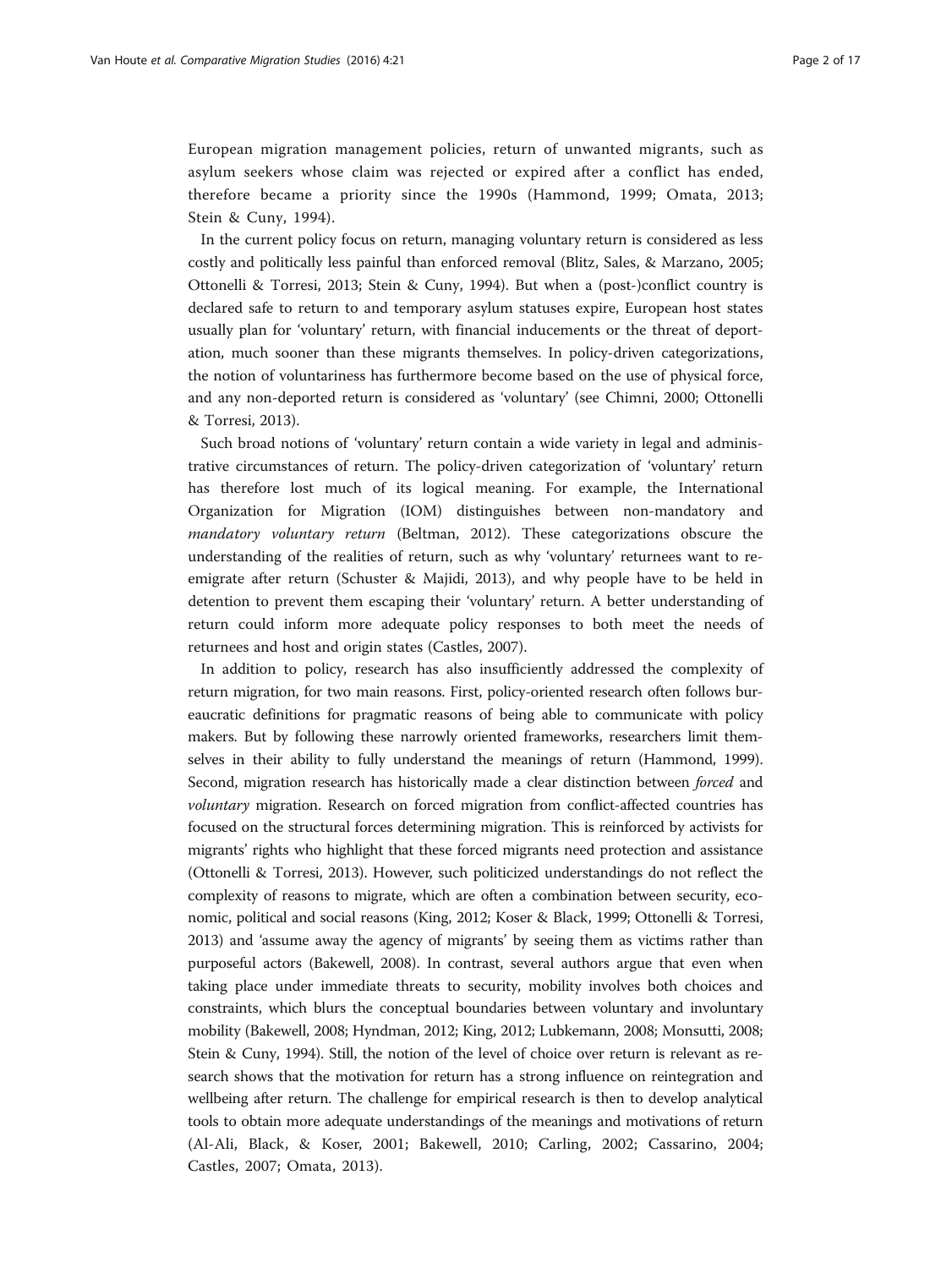In this paper, we compare the autobiographical narratives of Afghans return migrants, defined as migrants who travel back to their country of birth to live there, regardless of the circumstances and motivation to do so and regardless of length of stay. Comparing a wide range of migration trajectories of migrants who were confronted with changing circumstances in both country of origin and country of arrival, and who returned under different circumstances, from being deported to complying with Assisted Voluntary Return (AVR) whilst having the legal obligation to leave, to returning while having the legal opportunity to stay, we deconstruct how these different returnees discuss their own decisions to return and their experiences after return, and analyse the ambivalences and seeming contradictions we find in them. Analysing this wide variety of return motivations allows an understanding of return beyond policy-oriented dichotomies of voluntary and involuntary return. This is particularly relevant in a time where Europe is again facing increased inflows of conflict-generated migrants that reach the levels of the mid-1990s. Although return is considered as the most durable solution for refugees, learning from past experiences would help to nuance this view in order to deal with upcoming issues of migration and return in a more sustainable way.

In the remainder of this paper, we first introduce a framework that attempts to understand migration from an actor-based rather than a bureaucratic perspective. The framework recognizes mobility, including return migration, as a process that takes place under different and changing structural circumstances, with different capacities and desires, creating different levels of agency over mobility (Bakewell, [2010](#page-15-0); Cassarino, [2004](#page-15-0); Castles, [2007](#page-15-0)). We then discuss the methodology, highlighting that the narratives are illustrative of the variety, rather than a representative sample of the population of return migrants. We then analyse these narratives to show how different levels of agency to return emerge, and how they interact with subtexts of mobility and security. Based on our findings, we challenge the current policy-oriented categories of voluntary and involuntary return and we propose to centralize mobility in the analysis of return.

## Analytical framework and building blocks

Roughly, two types of theoretical discussions have tried to address the dynamics of (return) migration: the duality between structure and agency on the one hand, and the links between desires, or aspirations, and capacity, abilities and capabilities on the other. We use a comprehensive analytical framework, presented in Fig. [1,](#page-3-0) to connect both theoretical discussions. This framework sees human behaviour, including migration and transnational engagement, as the result of the interaction between individuals' agency, desires and capacities, which are in interaction with the structural environment. When studying return migration, the framework can show how the decision to return can take place under different levels of agency. Below, we will briefly elaborate on each of the analytical building blocks of this framework and their interrelations while referring to a separate paper (Van Houte, [2016\)](#page-16-0) for a more thorough discussion of this framework.

Structures can be defined as forces that are external to and have an impact on people, such as institutional, economic, social and cultural systems (Giddens, 1984, in Sewell, [1992](#page-16-0)) that can be at macro, meso and micro levels (Castles, [2007;](#page-15-0) Sewell, [1992\)](#page-16-0); both in places of origin and destination. Institutional structures that may affect migration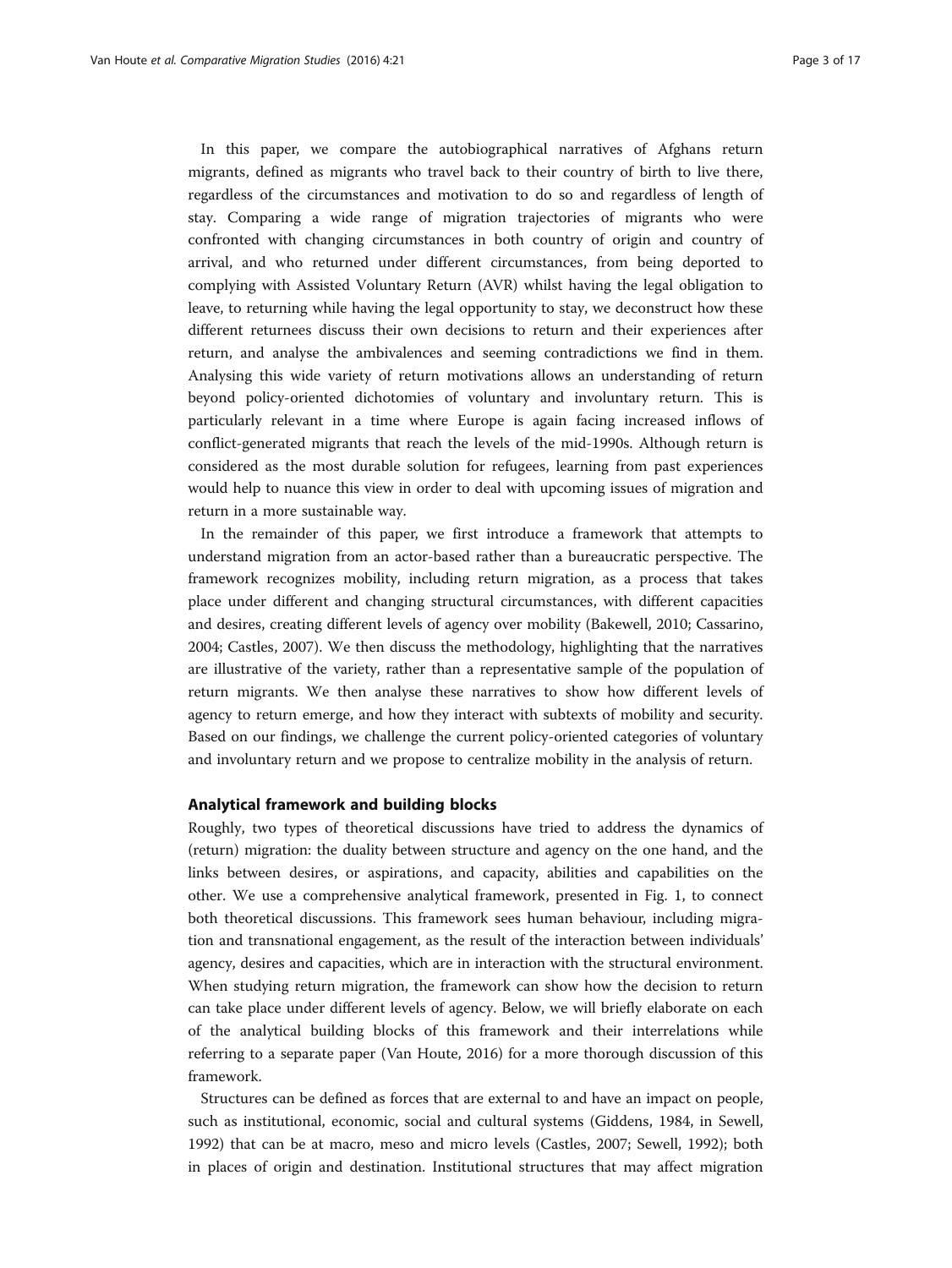<span id="page-3-0"></span>

decisions include political ideologies, international relations and migration policies (Carling, [2002](#page-15-0)). Examples of relevant economic structures are wealth and inequality levels and employment opportunities versus the cost of migration (Carling, [2002](#page-15-0); Cassarino, [2004](#page-15-0); De Haas, [2010](#page-15-0)). Social structures can be how migration is perceived in society, social pressure to migrate, but also other social structures such as patterns of discrimination and gender norms (Carling, [2002\)](#page-15-0). Cultural structures may be norms, values and traditions, that lead to a certain migration ethos (Carling, [2002](#page-15-0)).

Agency captures the notion that human action is not just determined by structures, but that humans have a certain degree of choice and control over their social relations and actions within these structures (Hitlin & Elder, [2007;](#page-16-0) Sewell, [1992\)](#page-16-0). Agency does not necessarily equal action: It is about the self-reflective beliefs we have about our abilities and capacities (our self-efficacy) to act, which is analytically separate from our actual acts. Self-efficacy is argued to be the central aspect of agency, since actors who perceive themselves as having agency are more likely to persevere in the face of problems, and develop a sense of personal empowerment (Hitlin & Elder, [2007](#page-16-0)). Translated to migration, agency to be mobile can therefore both result in movement and in non-movement of people (De Haas, [2014;](#page-16-0) Jensen, [2011\)](#page-16-0). Structures do not only define the boundaries of agency, but they are also shaped by it (Giddens, 1984 as cited in King, [2012](#page-16-0); Sewell, [1992\)](#page-16-0). In this way, structures not only constrain, but also enable action (Sewell, [1992](#page-16-0)).

Desires and capacities and similar concepts capture the analytical distinction between what people want to do and what they are able to do. Al-Ali et al. ([2001](#page-15-0)) introduce the distinction between actors' capacities or abilities, and their desires or willingness to engage in transnational activities. While Al Ali et al. look at transnational activities in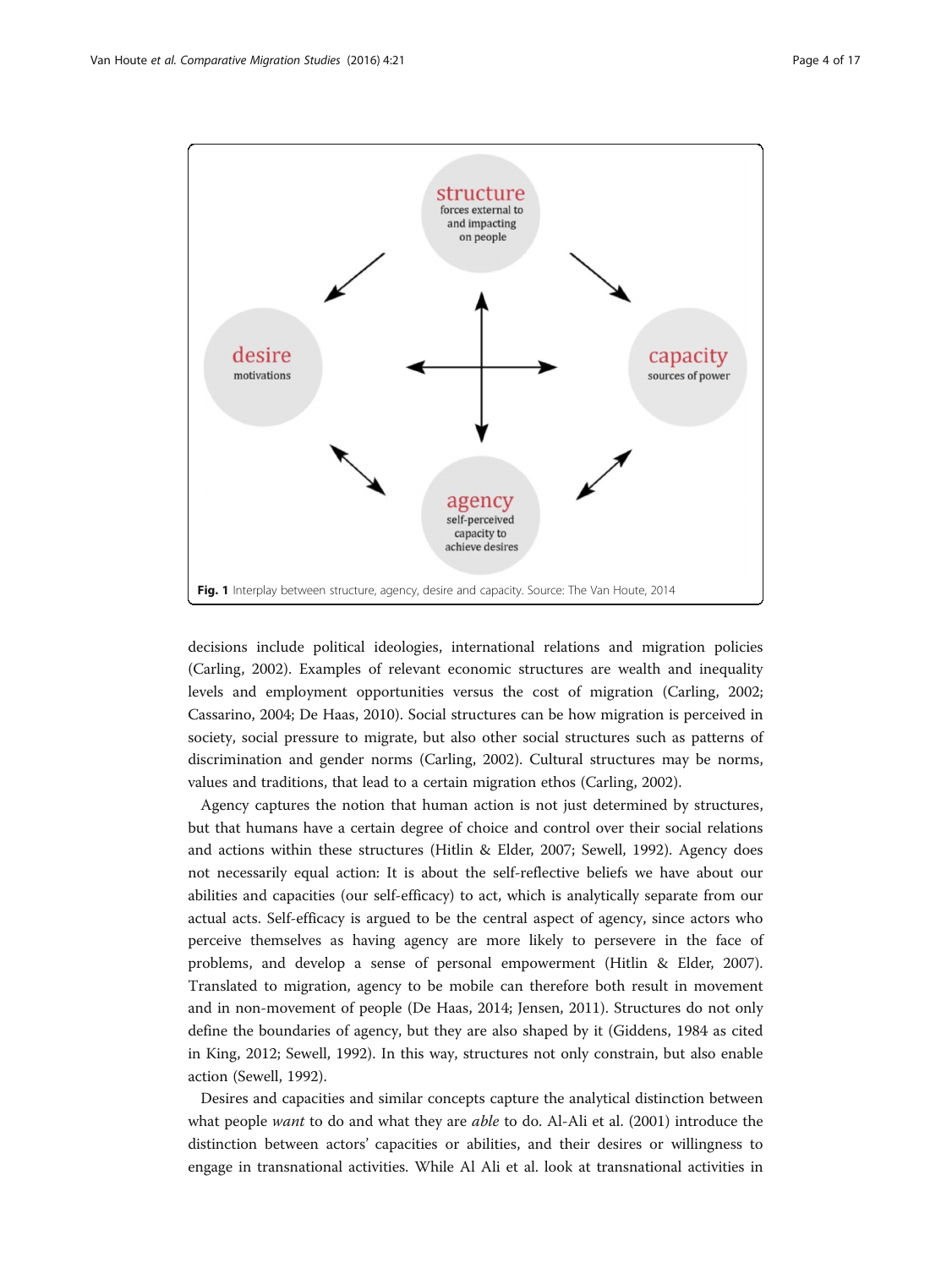general, Carling ([2002\)](#page-15-0) and De Haas ([2010\)](#page-15-0) have developed models to analyse mobility and migration. Carling's model distinguishes between people's aspiration to migrate and their ability to do so. He stresses that the observation that all mobility involves both choices and constraints can incorporate the analysis of migration and nonmigration, including involuntary immobility (Carling, [2002](#page-15-0)). Similarly, De Haas sees people's propensity to migrate as a function of aspirations and abilities (De Haas, [2010](#page-15-0)). Finally, Cassarino developed a model specifically for return, distinguishing between willingness and readiness, which together create the preparedness to return. Cassarino's model takes into account the fact that return is not necessarily a voluntary act and it can incorporate the analysis of a wide variety of migrants, including economic, skilled, unskilled and forced migrants. The model therefore enables an analysis of return that goes beyond dichotomies of success and failure of return (Cassarino, [2004\)](#page-15-0).

More than the abstract concepts of agency and structure, these models of desire and capacity provide concrete tools for a nuanced empirical analysis on different experiences of transnationalism, mobility and return. These models can compare migrants' capacities with their desires to explain their behaviour and experience. Capacities and desires can take place on all dimensions of life: the institutional dimension may include legal status, freedom of movement and documentation; desires and capacities on the economic dimension include employment, education, career, skills, savings, economic independence, experience and physical strength; the social dimension may comprise networks, social obligations, and social status and equality; and a cultural dimension can include taste, creativity, inclusion, dignity, freedom of expression and risk aversiveness (Al-Ali et al., [2001;](#page-15-0) Carling, [2002;](#page-15-0) Cassarino, [2004](#page-15-0); Emirbayer & Mische, [1998](#page-16-0); Sewell, [1992\)](#page-16-0). These models of desires and capacities have enriched the understanding of the complex dynamics of migration in the interplay and negotiation between multiple capacities and multiple desires.

Our analytical framework places models of desires and capacities as intermediate factors between models of structure and agency, in order to enable an actor-oriented analysis that goes beyond the individual migrant's experience. In this framework, structures affect both an individual's capacities, which we define as human and non-human resources that can serve as a source of power for the actor) and their desires, which we define as intentions or motivations to act, which are in turn interrelated. Agency, which we define as an actor's self-perception of the capacity to achieve their desires, is determined by these desires and capacities, and is both shaped by and shapes structure.

Below, we will first discuss how we collected the narratives on which our analysis is based. After giving a general account of the relevant structural realities in which Afghan returnees from European host countries were embedded, we will then discuss how the different dimensions of the framework discussed above interrelate in narratives of return.

# Methodology

The fieldwork for this article was conducted by the Van Houte in cooperation with an Afghan translator in Kabul between May and July 2012 during two field visits of 1 month each. The capital Kabul as a research site reflected the reality of return: approximately 30% of all returnees settled in Kabul (Stigter, [2006\)](#page-16-0). In addition, Afghans who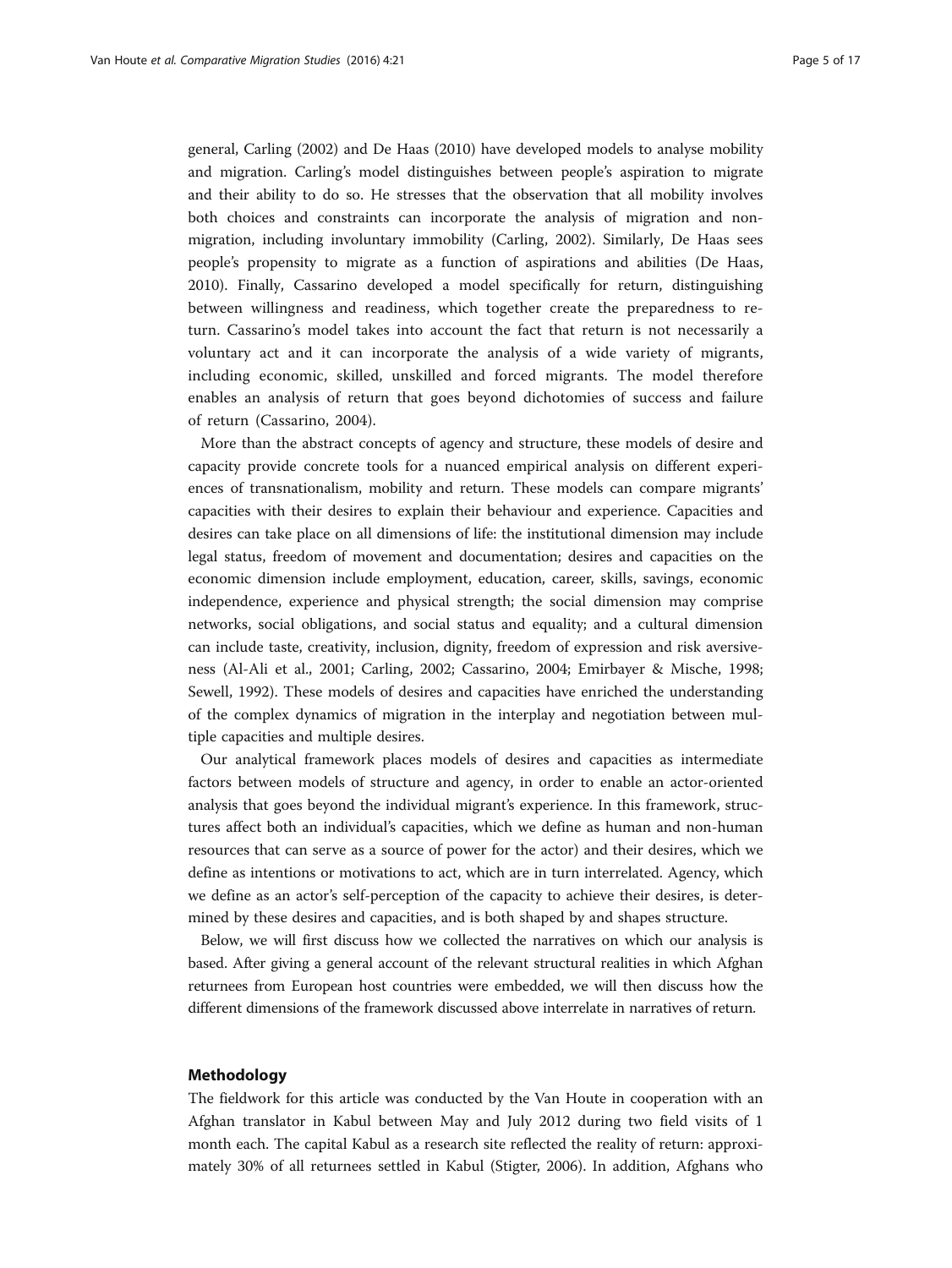migrated to Europe were more likely to be of urban background and were more likely to return to Kabul (Stigter, [2006](#page-16-0); Turton & Marsden, [2002\)](#page-16-0).

The participants in the study included 35 Afghan returnees, who had returned mainly from the Netherlands, the United Kingdom, Germany and Scandinavia. The sensitive subject of return and the security constraints made random sampling difficult. Returnees were therefore contacted through as many as possible entry points: first, based on a list of the participants of earlier research, second, through networking via several entrance points in Kabul and third, through snowball sampling, which is a suitable sampling technique if a population is hidden (Bloch, [2008](#page-15-0)).

The core of this study consisted of the collection of life histories of returnees, an indepth approach that helped to provide a holistic understanding of the meanings that returnees ascribe to their migration and return experience and helps to go past the over-generalized notions of migration and return that we wanted to overcome (Eastmond, [2007;](#page-16-0) Findlay & Li, [1997](#page-16-0)). When telling their life history, people usually present their narrative as having a meaningful and coherent order, marked by key happenings, which can show how they frame and ascribe meaning to their experiences from the perspective of today (Eastmond, [2007\)](#page-16-0). The narratives provided insight in how the respondents lived through or adapted to changes (Lutz, [1998](#page-16-0)) and brought to the surface heterogeneity, ambiguity and contradictions in their stories.

This autobiographical exercise was complemented with creative participatory techniques, mainly time line drawing, where participants were asked to draw a summary of their life in a timeline, and to then reflect on and construct their own understandings of the themes that are discussed (Pain & Francis, [2003\)](#page-16-0). Such ways of expression can make it easier to discuss issues that would not be possible to discuss in verbal interviews, for example when they are too controversial or sensitive to talk about (Bagnoli, [2009](#page-15-0)). Elsewhere, we talk in more detail about the added value of such techniques in migration research (Van Houte, forthcoming). It was attempted to have at least two individual meetings with all respondents. In addition to the individual interviews and meetings, three group discussions were held with the returnees and key informants were consulted.

Life histories and narratives are creative constructions of the past, generated in specific contexts of the present and in relation to the audience (Eastmond, [2007](#page-16-0); Gibbs, [2007](#page-16-0)). A number of contextual and relational factors are expected to have affected the construction of the narratives of return. First, the urban focus of the study means that the narratives are not representative for more remote or rural areas. Second, the majority of the respondents were male, which reflects a demographic reality of return but nevertheless puts a strong male bias on the narratives. The gender dimension is also likely to have caused variation in the relationally constructed narratives, as some interviews were directly conducted by the female interviewer, while others were carried out with the help of male translators. Third, some narratives were told in face-to-face conversations, while others were told in group meetings. Although there is no way to control for the influence of these relational factors, we provide information about the original language used, whether the narrative was given through a translator and whether it was expressed during an interview or in a group meeting.

A fourth aspect that may have affected the narratives of return is the vulnerable position of a portion of the research group. For some respondents, telling their life story was negatively associated with interrogations during the asylum procedures,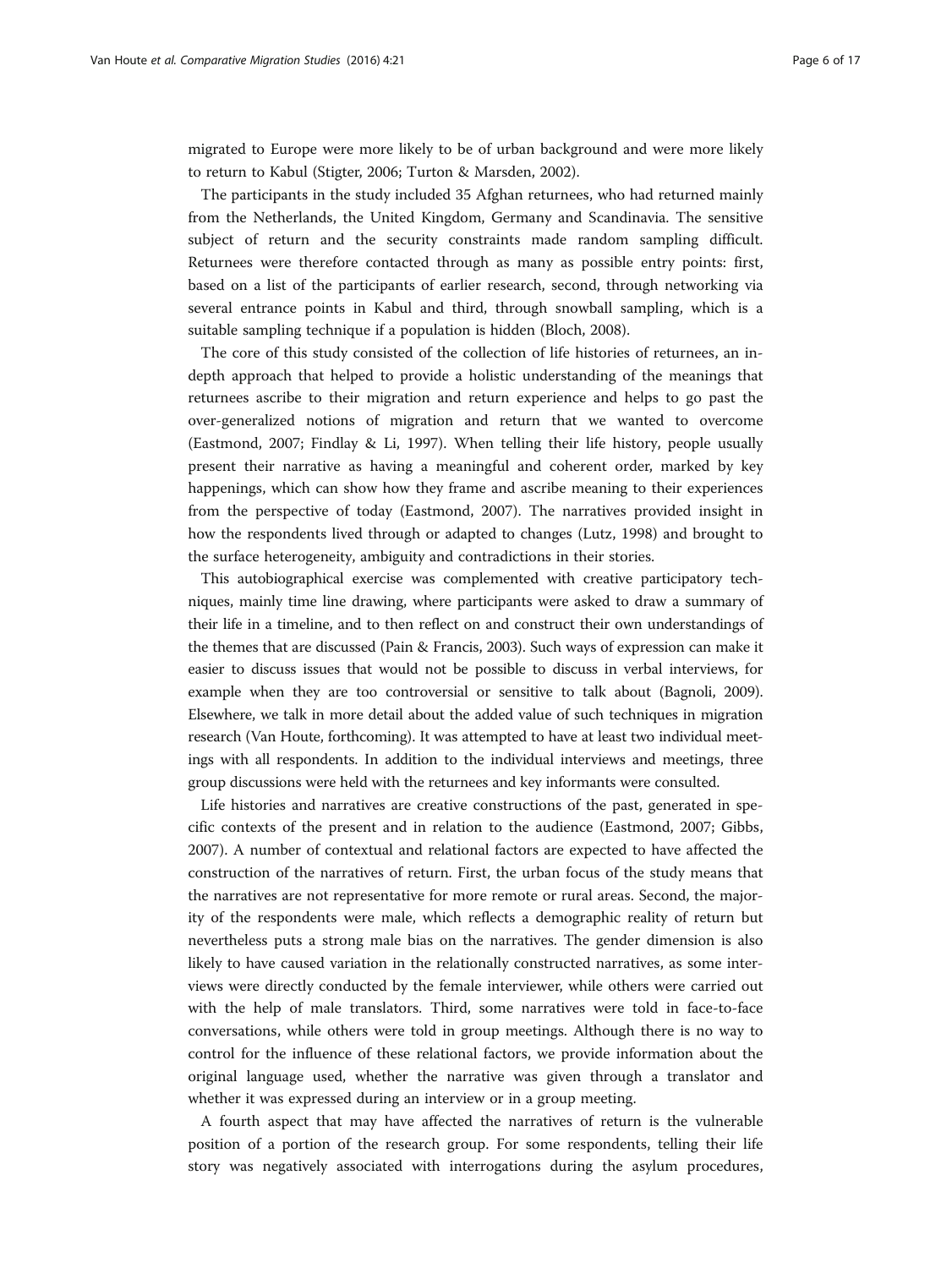leading to more reluctance in telling their story. For others, meeting a European researcher became a potential survival strategy in which they emphasized their unfortunate situation, hoping to access some form of support. By contrast, a need to find a sense of dignity or pride in a vulnerable situation may have led respondents to emphasize the successful and positive sides of their story. By creating a safe atmosphere and by following rather than leading the respondents in their narratives, while clearly stating the interviewer's position as an independent researcher, and reinforcing that their participation in the study would not affect their personal lives positively or negatively, it was attempted to minimize these biases. Nevertheless, no interview takes place in a social vacuum, and any analysis of these narratives needs to take into account this subjectivity. The texts that were obtained with life histories and group discussions were coded and analysed with the help of computer assisted qualitative data analysis software, Atlas.ti. After giving a general account of the structures in which Afghan migrants were embedded, we will discuss how structures, desires, capacities and agency interrelated in narratives of return.

## Structural reality of Afghan conflict and migration

The structural reality in which migration from and return to Afghanistan took place, has significantly changed over more than 35 years of Afghan conflicts. The subsequent conflicts caused different 'waves' of migration, each with their own reasons to migrate and their own demographical characteristics. In addition, Afghan migrants met changing political structures in their host countries, making it a relevant case that shows the changes in the political discourse over the last three decades from protection to return (Jazayery, [2002;](#page-16-0) Monsutti, [2008](#page-16-0); Stigter, [2006](#page-16-0)).

In 1979, the Soviet Union invaded Afghanistan to support the Afghan communist regime (Collins, [2011](#page-15-0)), sparking a first wave of outmigration of Afghans who fled in reaction to the detentions and executions of non-leftist intellectuals (Jazayery, [2002](#page-16-0)). In 1992, 3 years after the Soviet Union had withdrawn, the Afghan communist regime was overthrown by the Mujahedeen. These early phases of the conflict caused an outflow of refugees from the Afghan élite who were affiliated with the pre-communist or communist regime and feared reprisals. Those with the greatest resources were able to travel directly to the United States or Europe. As long as Afghanistan was a central stage in the Cold War, these Afghan early arrivals in industrialized countries were often given refugee status and eventually citizenship (Oeppen, [2009](#page-16-0)).

After seizing power, the several ethnic factions of the Mujahedeen fell apart in civil war. The escalation of violence led to new movements of refugees escaping generalized and ethnic violence as the fighting moved across Afghanistan. The refugee population exceeded six million people in the early 1990s (Jazayery, [2002;](#page-16-0) Oeppen, [2009\)](#page-16-0). The continued civil conflict was the breeding ground for the rise of the Taliban in 1994, who took control over Kabul in 1996 (Collins, [2011\)](#page-15-0). The violent conquest of the country and the harsh regime imposed by the Taliban, the ethnic cleansing of the Hazara population who were being persecuted for their Shi'a background, and the prolonged drought between 1998 and 2001, caused another outflow of Afghans (Collins, [2011](#page-15-0); Jazayery, [2002](#page-16-0); Turton & Marsden, [2002](#page-16-0)). By the year 2000, there were again six million Afghan refugees (Turton & Marsden, [2002\)](#page-16-0).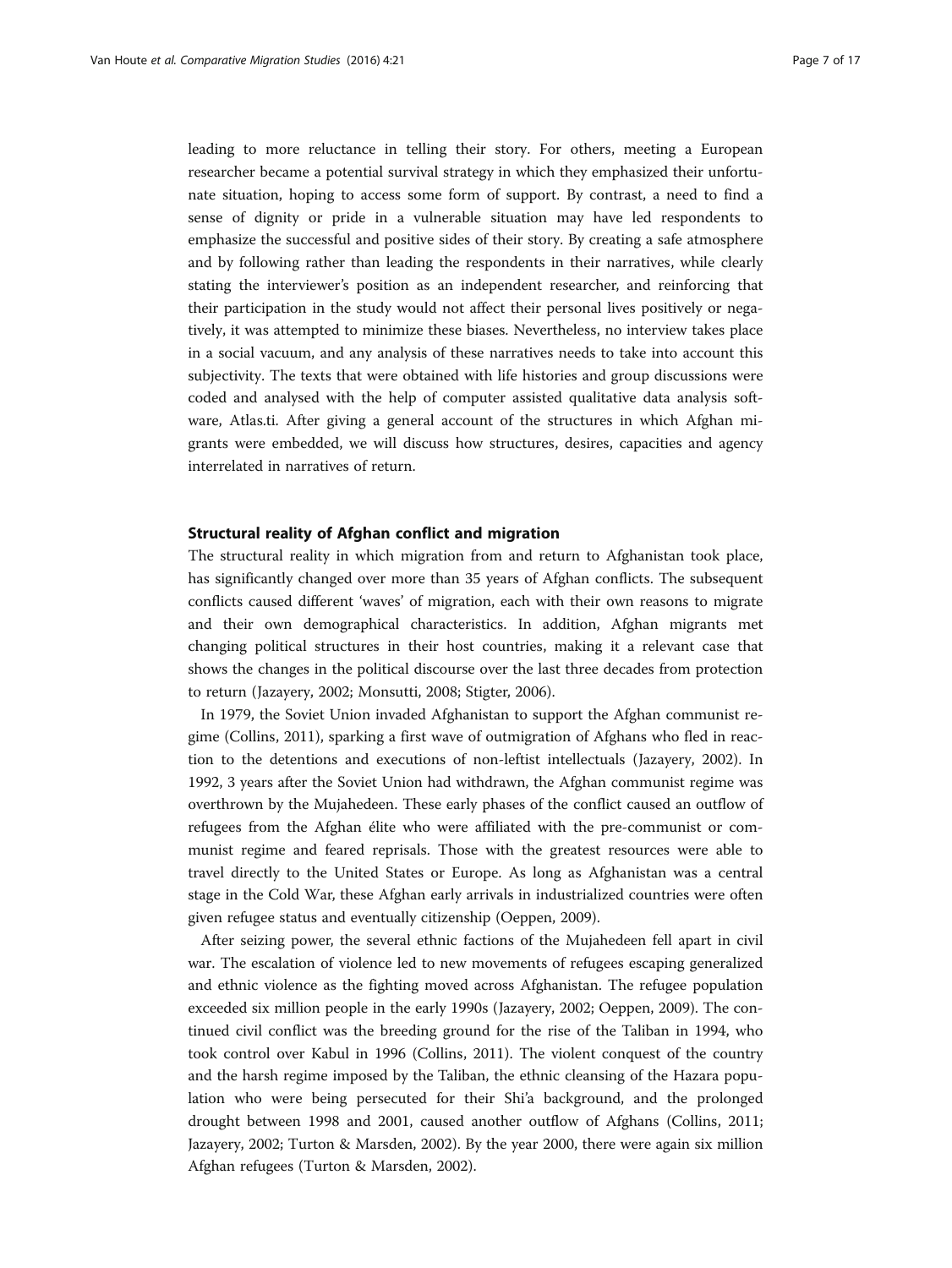Following the changing political discourse after the end of the Cold War, the international community started to scale down their schemes to protect refugees in the neighbouring countries and shifted their attention towards repatriation (Blitz et al., [2005](#page-15-0); Collins, [2011](#page-15-0); Turton & Marsden, [2002\)](#page-16-0). Many Afghans who did not want to return, and who had the opportunity, migrated onwards to Europe (Turton & Marsden, [2002](#page-16-0)). However, Afghans who arrived in European countries during and after the second half of the 1990s also encountered increasingly restricted immigration and asylum policies (Hyndman, [2012\)](#page-16-0).

After Al Qaeda attacked several targets in the United States on 11 September 2001, and the refusal of the Taliban to extradite Al Qaeda's leader Osama bin Laden, the United States launched their 'War on Terror' against Al Qaeda and the Taliban. The fighting and bombings in Afghanistan again resulted in an outflow of Afghans, including those associated with the Taliban regime (Jazayery, [2002](#page-16-0); Oeppen, [2009\)](#page-16-0).

After the overthrow of the Taliban, the largest repatriation operation of refugees in the UNHCR's history took place from 2002 onwards. However, several authors note that return 'home' to Afghanistan was not evident (Blitz et al., [2005;](#page-15-0) Jazayery, [2002](#page-16-0); Monsutti, [2008](#page-16-0)): The discrepancy between the idealized country of origin and the reality of the war-torn society made return a difficult decision (Al-Ali et al., [2001](#page-15-0); Jazayery, [2002](#page-16-0)). In particular for migrants who went further afield and ended up in Europe, the financial, physical and emotional investments made when migrating mean that they had a lot to lose by going back (Zimmermann, [2012\)](#page-16-0).

Nevertheless, Afghans did return from Europe after 2002, under various conditions. First, the greater ability to travel to Afghanistan led to a growing number of Afghans with permanent residence status who were willing to return to invest in and contribute to the reconstruction of the country (Jazayery, [2002\)](#page-16-0). While most of them returned temporarily to work in the reconstruction, interpreting and consultancy sectors and to sell or rent family properties, a small proportion of these returnees stayed in Afghanistan for a longer term (Blitz et al., [2005](#page-15-0); Oeppen, [2009\)](#page-16-0). Second, after the events of 11 September 2001, a general rise in xenophobia led to stricter migration policies (Hyndman, [2012](#page-16-0); Koser & Black, [1999](#page-16-0)). European states withdrew temporary asylum statuses, became stricter on incoming asylum seekers and initiated the return of Afghans without permanent legal statuses in 'voluntary' return programmes (Schuster, [2011\)](#page-16-0).

The structural reality of Afghan migration has shifted considerably over time, changing the demographic constitution of migrants, the migration management policies they dealt with and the underlying international relations that played a role. Therefore, early arrivals were more likely to receive legal status in the country of destination than late arrivals. This in turn became a an important factor in the shaping of migrants' experience of return, which will be discussed below (Al-Ali et al., [2001](#page-15-0); Bloch, [2008](#page-15-0)).

## Narratives of return

Why did Afghans return from Europe? This section compares the narratives of the decision to return by 'early' and 'late' arrivals to European countries, to explore how changing structural conditions affected the interaction between capacity, desire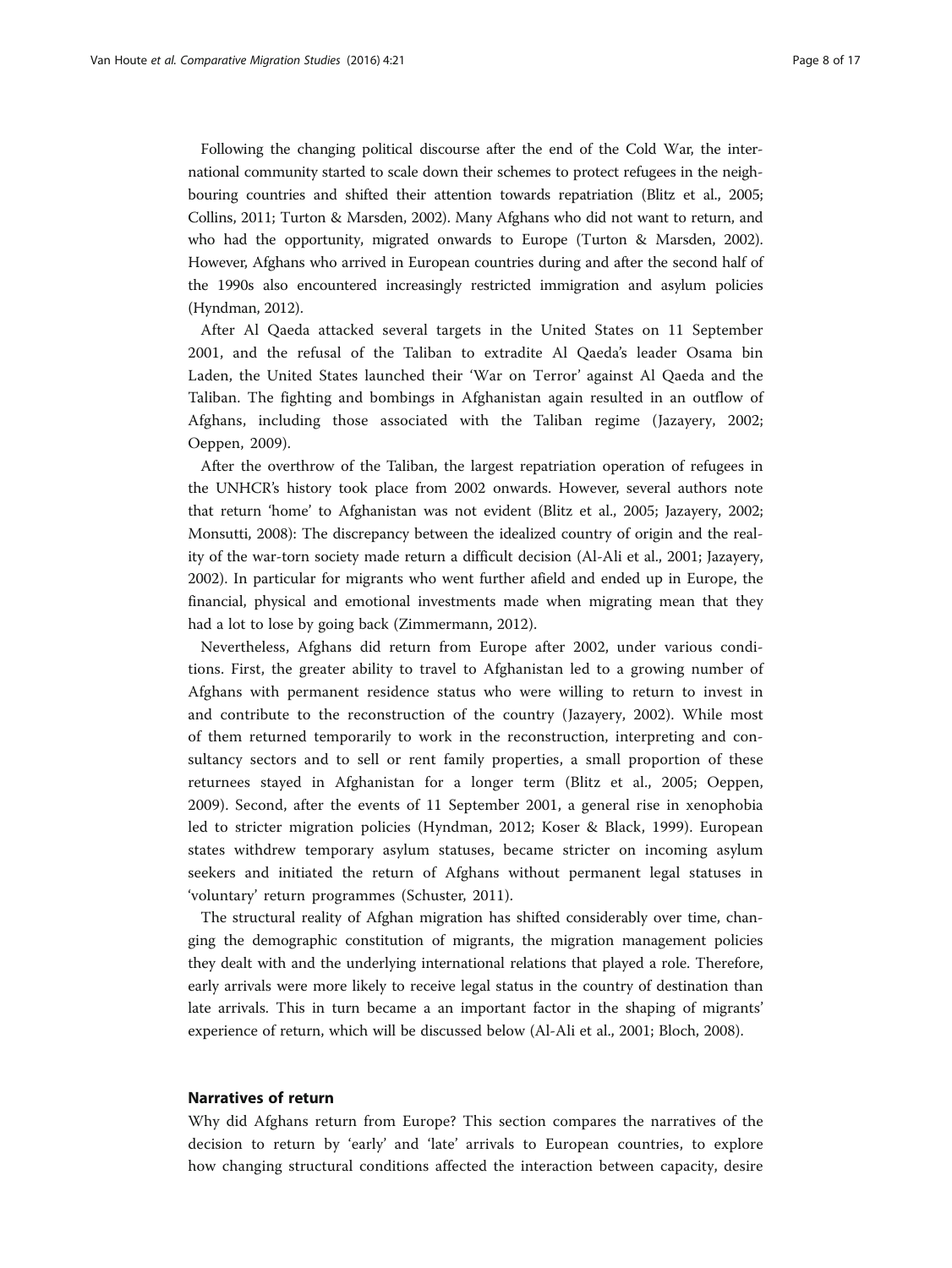and agency. This collection of narratives shows the widest possible variety of this interaction, rather than claiming to be a representative sample of the population of return migrants.

## Early arrival

Early arrivals of Afghans to European countries consisted mainly of people of middle or upper class background, who left the country after the fall of the communist regime and the civil war in the late 1980s and early 1990s, and travelled directly to Western Europe. All early arrivals in this sample were given refugee status and now held citizenship of their destination country. Within this enabling structural reality of a relatively open regime towards refugees and access to legal status, the respondents in this group returned under different combinations of desires and capacities.

Besharat came with his parents to the Netherlands in the Netherlands in 1992, when he was 15 years old. As a political refugee and later citizen of the country, he had every formal opportunity to participate in society. But when he had to choose his education and professional development, he felt his ambitions were held back by his immigrant background. He said that people told him to settle for a modest education, and that his creative career aspirations were discouraged.

[In the Netherlands] if I told someone I wanted to be [an artist], they said are you crazy, that is so expensive. (…) He said there is no job for you there. Then my dream again went back to the ground.

- Besharat (m, interview, original in English).

Although there were no formal barriers to pursuing an artistic career, Besharat's experienced a normative force in society that kept his ambitions at a low level. His narrative is typical of Afghans of a higher socio-economic background who had high career ambitions but experienced a glass ceiling in the host country, which they related to discrimination and racism (see Ammassari, [2004](#page-15-0)). Besharat had a strong desire to become an artist, but he felt that his capacity to break through this stigma of being a foreigner was limited. During a visit to Afghanistan, he was offered a more attractive job and he stayed. From there he quickly grew to become a successful artist.

And when I know I come back, I feel for the first time that I am out of the gevangenis (jail). (…) All the opportunity you have there (in the Netherlands), everything can be done, security, hospital, beveiliging (security). (…) Here is you have nothing, but still for me, if I was in Holland, (…), I'm sitting in a jail.

- Besharat.

Besharat described his return to Afghanistan as a liberation from a constraining environment, that enabled him to realize his artistic dreams. By stressing that Afghanistan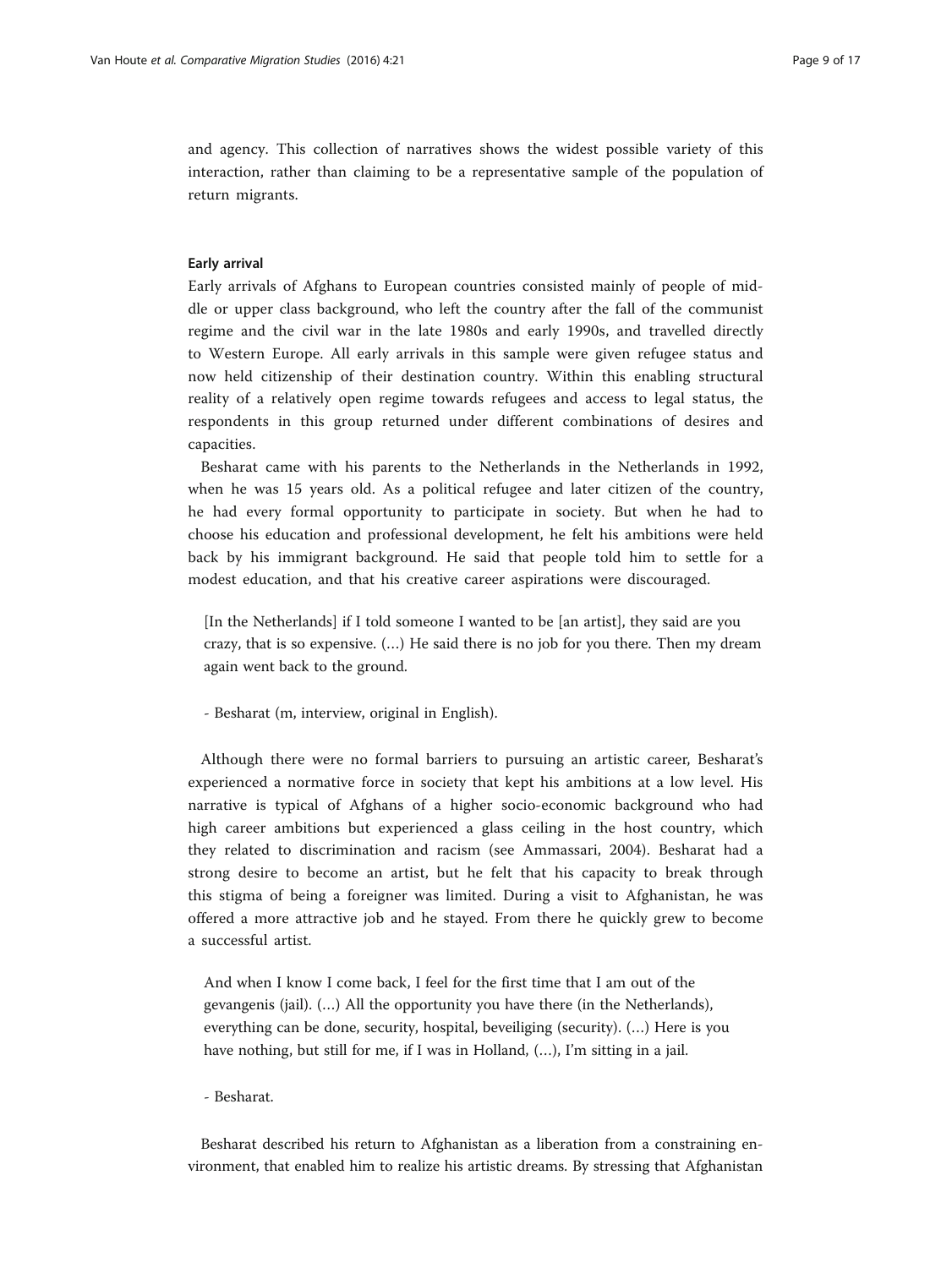is a lot less organized and safe than the Netherlands, he highlighted his determination and the offers he is willing to make to realize his career ambitions.

Eshan, unlike Besharat, did not mention a social-economic glass ceiling. He also migrated along with his parents to Germany, obtained refugee status and German citizenship. Having left at an earlier age of 7 years old, he received a large part of his education there and found a job that matched his level of education. Still, after some years of working in Germany, he applied for a job in Afghanistan and returned. He explained:

After I finished my studies and all this time I worked, and I was quite bored about everything. And didn't know why (…) I'm not happy because I had everything (…). And then what was still something missing and I was looking for it what can it be, should I change my job, should I change my style, should I change my life, and what's the problem. (…) And then I found out, maybe it's a good thing to go back to my roots and start again as a human being (…) can you live in Afghanistan, it is something for you, do you still identify yourself as an Afghan?

- Eshan (m, interview, original in English).

Eshan's narrative shows that although he had every capacity to lead an economically prosperous life, he also felt he lacked a sense of meaning and belonging in his life, which made him feel depressed. He tells the story of his return as part of a personal desire to reinvent himself, and finding a new sense of identity and happiness.

Tareq, who had Dutch citizenship, a good job and a Dutch wife, said he was perfectly happy with his life in the Netherlands, which changed after the events of 9/11.

It started when my mother-in-law, she was a bit… How should I put it (laughs) she didn't like foreigners. She didn't like them. And after that the case of 11 September. Made it worse. So she tried everything to separate us. And she did it.

- Tareq (m, interview, original in Dutch).

Tareq highlighted that the increased discrimination towards Afghans, foreigners and Muslims after 9/11 caused his mother-in-law to turn against him and enforce a divorce from his wife. He was not able to keep his family together. In the juridical aftermath of the divorce, Tareq also lost custody over his children, which he related to the legal system being focused on mothers' rights and neglecting those of the father. As a father, a husband, and Afghan and a Muslim, he felt he had lost all sense of control over the situation, which put so much stress on him that he started to develop psychosomatic problems such as a loss of function in his legs. On an impulse, he decided to go back to Afghanistan.

I never thought I would come back here. Suddenly I had the thought. You know what, I'll go, see what happens there.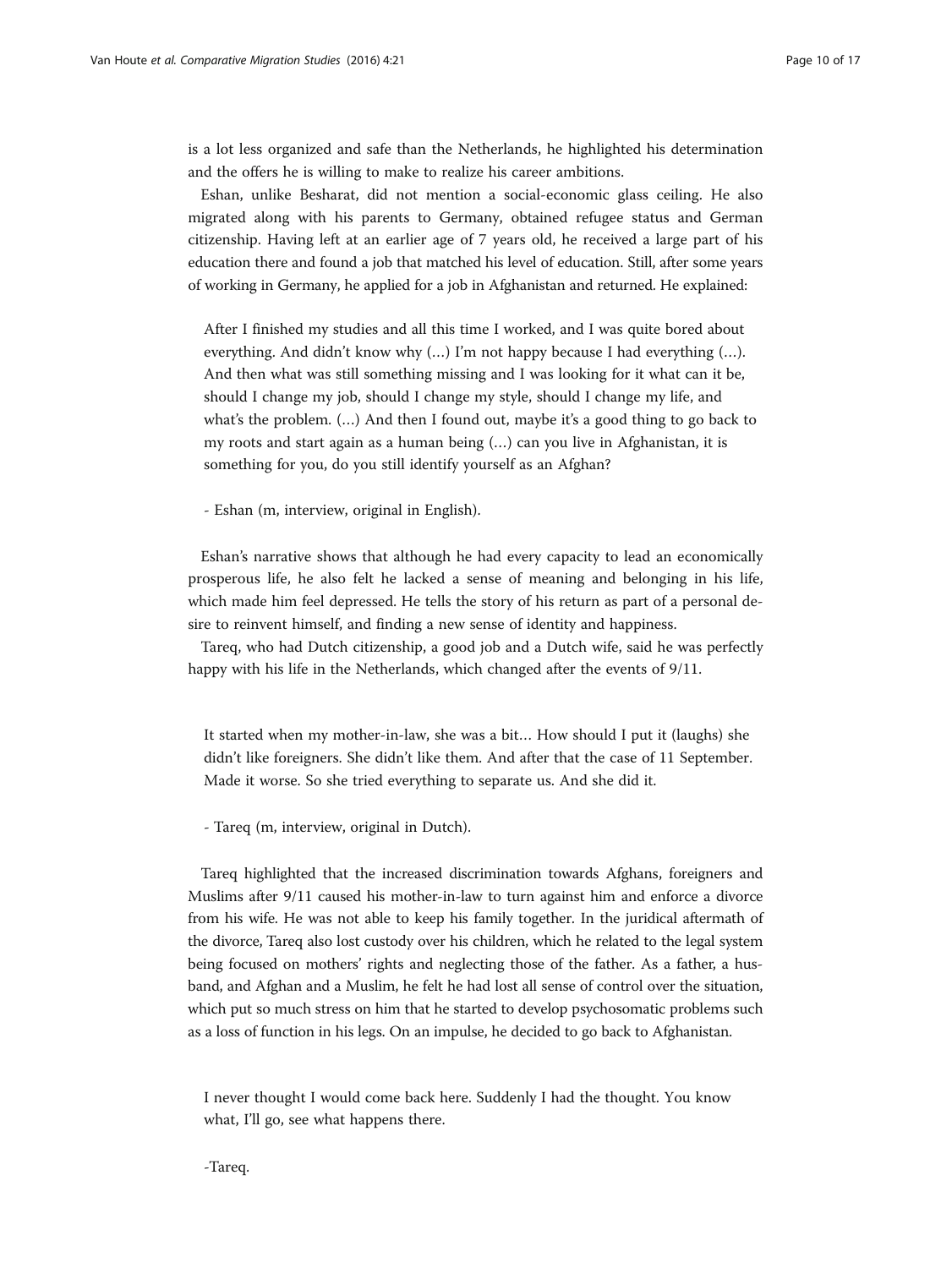After facing sudden social and legal exclusion from his family, Tareq returned to Afghanistan and remarried to an Afghan woman. His story of return strongly driven by a desire to be back in charge of his family life. He said he had teared up his Dutch passport and would never set foot in the Netherlands again. However, as the security situation in Afghanistan started deteriorating, he was now thinking of moving again, together with his wife.

The stories of early arrivals such as Besharat, Eshan and Tareq show that their agency to decide to stay or move can be seen as an effort to match desires and capacities on different dimensions of life. Their decisions of return can be both a reaction to constraints and a sense of opportunity for a different life. These constraints and opportunities mainly concerned the soico-economic dimension in the case of Besharat, a cultural and psychological dimension in the case of Eshan, and a social and institutional dimension in the case of Tareq.

## Late arrivals

The stories of later arrivals, after the mid-1990s, were very different from the early arrivals, as they were characterized by people who were of more modest background. Many of these people had initially migrated to neighbouring countries and moved on after being pushed out, or after years of travelling. When they arrived in Europe, the attitude to asylum seekers and return had changed: none of the late arrivals in the sample had received a permanent legal status of the host country. Instead, they had either received a temporary protection, which expired after the fall of the Taliban, or they were rejected as asylum seekers. Both categories meant that they were legally obliged to return. Within this more constrained structural reality of a more unwelcoming asylum regime and limited access to legal status, the respondents in this group returned under different combinations of desires and capacities. While some returnees in this group returned through so-called Assisted Voluntary Return programmes, others, who refused to comply with AVR and stayed as undocumented migrants, were eventually arrested and deported.

The most negative account of return under these circumstances comes from Wasim.<sup>1</sup> After Wasim left Afghanistan, both because of the conflict in the country and a conflict in his own family, it took him about 8 years to reach the United Kingdom, where he arrived in 2000. He did not manage to obtain refugee status, but he was determined not to return to Afghanistan. He said that he brought a knife with him each time he had to report to the police, with the intention of committing suicide if he was going to be deported. But when that day came, he said, he did not have his knife with him. Instead, he physically resisted his deportation so strongly that his arm was broken in the struggle. The interview took place 5 years after his return to Afghanistan from the UK. When asked how he was doing, he started crying and explained how his life had been miserable since his return. He said that because he was illiterate and had received no education, his only economic opportunity was to do manual labour, which the lasting effects of his broken arm had made impossible.

The lack of prospects for a life in Afghanistan and the large financial and temporal investment he had made to reach Europe, gave Wasim a strong desire to stay in the UK (see also Zimmermann, [2012\)](#page-16-0). However, as he did not have the legal capacity to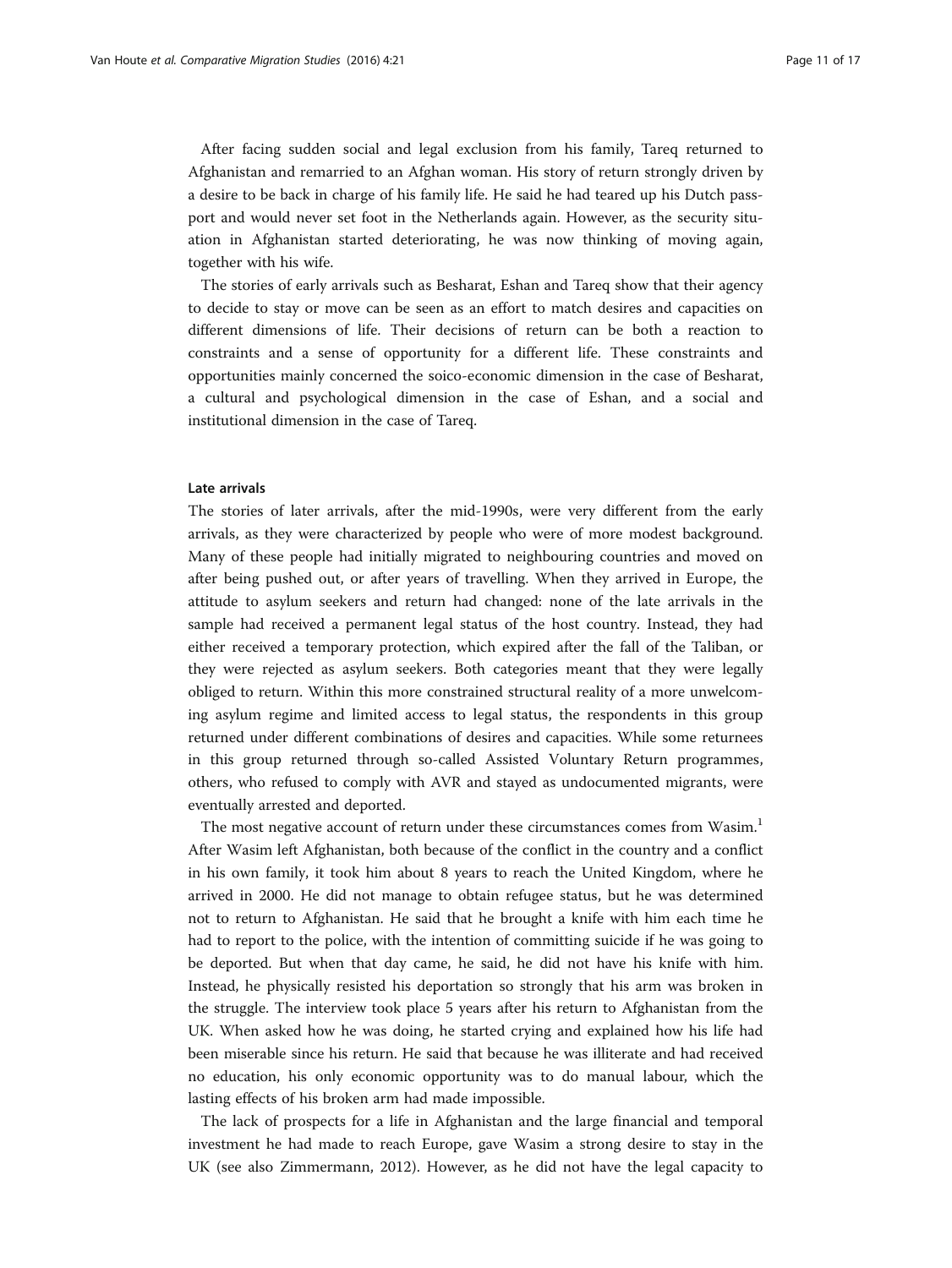stay, his capacity to prevent his return was limited to physical resistance: he fought with the police when he was deported. The agency he had over his return decision was minimal, as his alternatives were extreme: instead of being deported to Afghanistan, he could have gone into hiding from the police. After he was arrested, death by suicide was his only alternative to returning to Afghanistan. Confronted with his extremely limited choices, his strong desire to stay, the lack of capacity to do so, and the sudden and enforced conditions of deportation made his return a disempowering experience. Wasim displayed his broken arm as a symbol of how his return continued to affect his life negatively. Other Afghans who were deported told narratives with a similar, resentful tone.

The story of Areef shows a returnee with a different narrative in a similar structural reality. Areef left Afghanistan at the age of 16, with the intention to find a means to support his family, who were in a deprived situation because of the war. He travelled for 2 years before he reached the Netherlands. He applied for asylum three times and lived in the Netherlands for 10 years, with four of these years being spent as an undocumented migrant under difficult circumstances. Although he tried everything to stay, at some point he decided to return by signing up for AVR. He said:

How long do you want to stay in the Netherlands? You will never get a permanent status. Here, every time I call here, my mother says you have to go back, my father says 'come back'. And I heard my father died. Only then I say 'OK, I go back to Afghanistan'.

- Areef (m, interview, original in Dutch).

Like Wasim, Areef lived as an undocumented migrant, and he had no legal capacity to stay in the Netherlands. He could only rely on some support by NGOs, which did enable him to survive in the Netherlands. But his desire was not so much his own survival, but to be able to support his family, which comes forward from a responsibility to succeed in the task of migrating as a household strategy. By linking his return decision to the repeated requests from his family and the death of his father, he describes his return as the best option to meet the desire to effectively support his family within his capacities.

Hamid, who returned through AVR, is a good example of the complexity of return motivations. Below are quotes from an interview with him, in chronological order, which represent a seemingly contradictory narrative.

I was not rejected. I could stay there. But my father was sick and I stay very long time there. And I (was) supposed to come to help my father, to service to my father in the last time of his life and to get his prayer for my life. (…)

Then when the Taliban collapsed, the Holland government sent some people to me, saying that now the Taliban is not a threat. So you are more than welcome to go back to your country. And they took my passport, they took everything else. And I said OK and I waited waited waited and it continued for about 2.5 years. (…)

If there's any chance, you can take [my passport] to Holland and if you can renew it, bring it back here and I can go, that would be great.(…)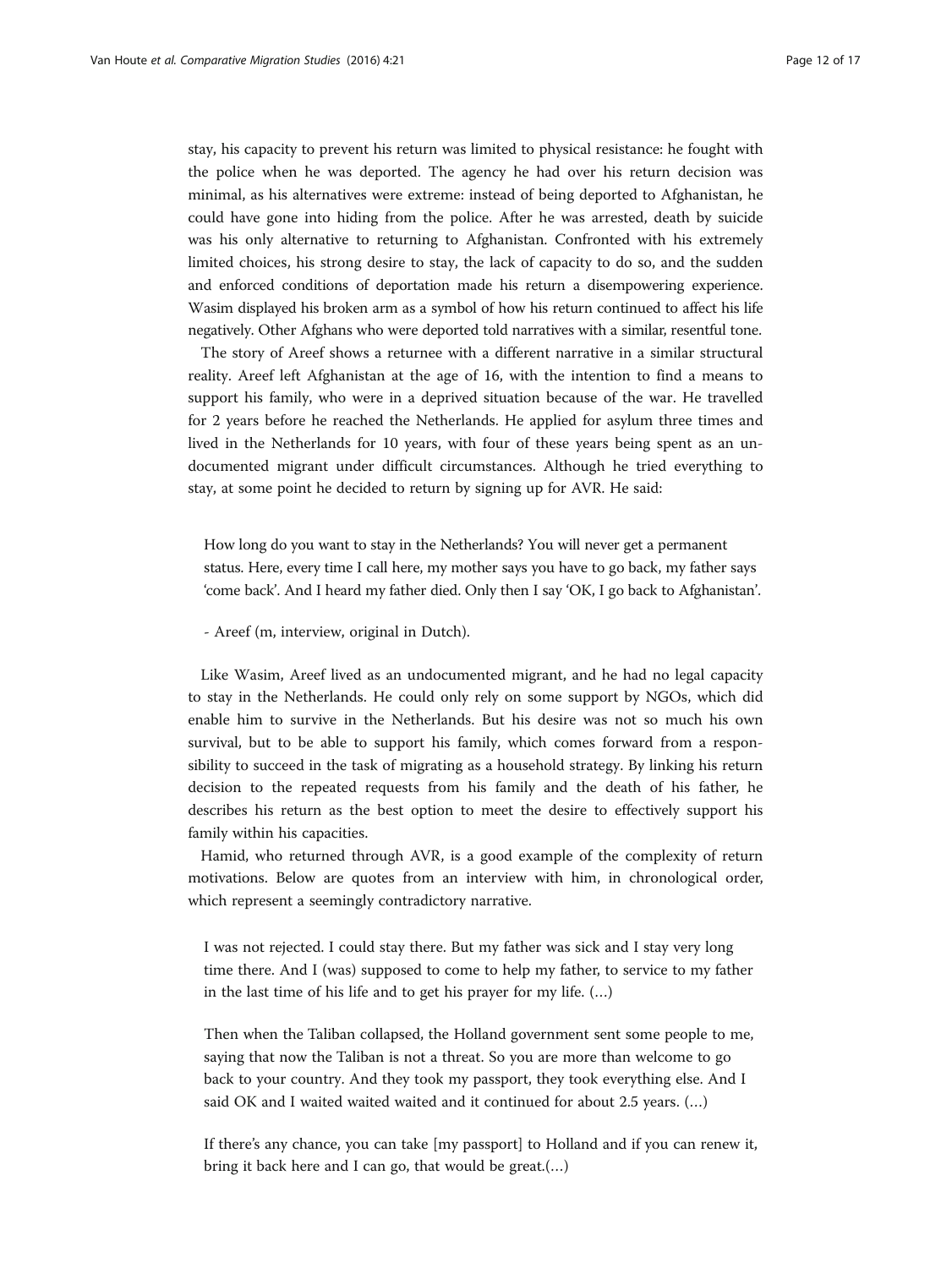Actually it would have been a lot better if I was accepted in Holland but unluckily I could not get the chance. I just missed it somehow. And my friends are still there and they're having a good time. But the thing is that I really like Afghanistan and Afghanistan is a best place for me. I have my family here. I have my relatives, and to be honest, I cannot compare a little dust of Afghanistan, a very unpaved street of Afghanistan to a very beautiful place in Holland. Because this country this is my mother. (…)

And when I came, I had some money in my pocket that I brought from Holland. And when I came I saw my dad he was really in a terrible situation as he was sick and plus they were renting a house and they didn't pay rent of the house for 4 months, they were behind for 4 months. (…)

And then everybody encouraged me for taking care of my dad and everybody persuaded me and said now you see you're the older son of your dad and now he sees you here, and now he's no longer sick, so… And I was really happy for that.

- Hamid (m, interview, original in Dari, via translator).

When he returned, Hamid's temporary ID had already been withdrawn, and he knew that it would be hard to stay in the Netherlands for much longer without the legal capacity to do so. On the one hand, his failure to stay in the Netherlands was very disappointing and disempowering to him ('they took my passport, they took everything else'), especially since he felt a relative failure compared to his friends. On the other hand, he claimed agency over his return by stressing that he returned even though he did not have to (yet), because he was needed by his family. To match his limited capacities, Hamid highlighted the desire to be in his 'mother' country and to support his parents, in order to claim agency over his return.

When their legal capacity to stay in the host country had been restricted, several returnees stressed that a desire to reunite with their country, their family, and their culture, had been the reason to return. However, if returnees like Hamid had wanted to return, why did he and many other returnees try to open up the possibility of leaving again, in the case of Hamid by asking the researcher to reissue his 'passport'? Several returnees themselves also observed this contradiction:

Those people who are saying that they are really happy being in Afghanistan, and they don't wanna go back. Believe it or not if you gave them their passport and their visa, if their departure is at ten, I'm sure they want to leave at nine.

- Kamal (m, interview, original in Dari, via translator).

The story of Ajmal provides some insights. Like Hamid, he insisted that he had himself decided to return, while it also became clear that he was a rejected asylum seeker and was legally obliged to do so. Although he would have liked to build up his life in the Netherlands, he did not have the capacity to find employment within the structural reality of his status as an asylum seeker, which made him feel as if he was wasting his time. After he returned through AVR, he rebuilt a successful business and was able to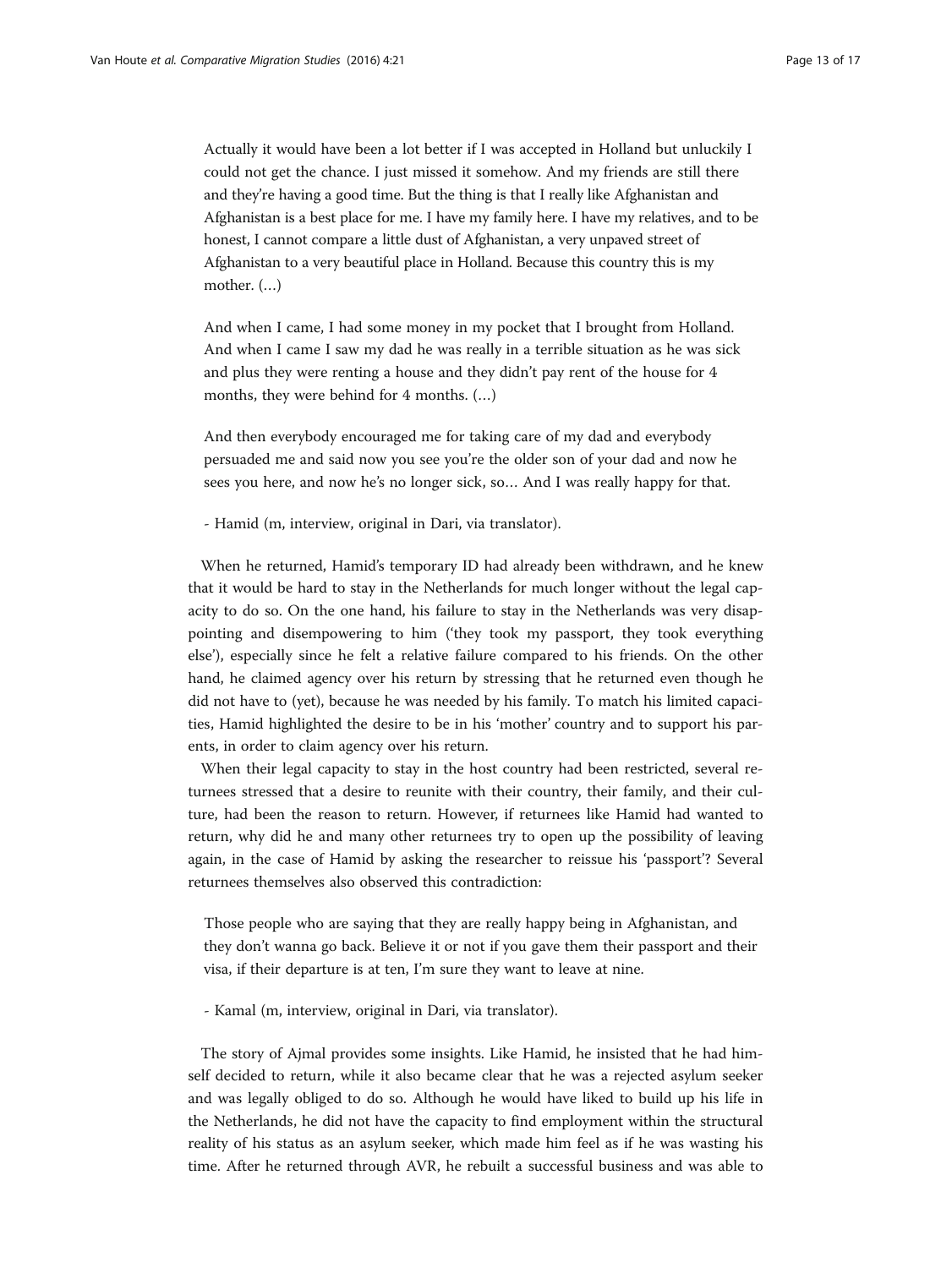renovate his house in central Kabul. In this way, he claimed agency over his return by matching his desires and his capacities. However, he also said:

I am happy for my life, I love my country, I love my Afghanistan, my kids, I am here. But in case if there is any problem in the future, we don't know the future, what will happen. If there's something the Holland government could do to help us. Just ideas.

- Ajmal (m, interview, original in Dari, via translator).

Reza, who was deported from the UK, also became a rather successful businessman after return. Reza explained that with his own construction company he could make more money in Afghanistan than when doing unskilled work in the UK. Nevertheless, he said that he had tried many times to leave Afghanistan again. One time he paid a human smuggler to bring his family to Canada, but he was deceived and lost his money. He said:

So many times I try to go back there. (…) Actually, I don't know why I want to go there. (laughs). Back.

- Reza (m, interview, original in English).

The return decision of late arrivals such as Wasim, Areef, Hamid, Kamal and Ajmal, too, could be seen as an effort to match desires with capacities, although within a framework of more limited choice compared to early arrivals. The changed structural reality had strongly affected their legal capacity to stay, which severely limited the agency over their decision to return. But beyond having determined their return decision in the past, their legal status continued to determine agency in mobility decisions in the present. From the structural reality of Afghanistan's unstable political situation and insecure future, an underlying desire for security and mobility emerged. Having lost their capital on the previous failed migration experience, and facing increasing restricted migration policies and thus riskier and more expensive travel routes, decreased their capacities to migrate out of Afghanistan. This inability to match desires and capacities, resulting in a lack of agency over their post-return mobility, caused a lot of unrest and discontent among these returnees, giving them the feeling that they were 'stuck' in a highly explosive environment. These returnees' involuntary immobility (Carling, [2002\)](#page-15-0) added a subtext that gave their narratives the seemingly contradictory twists.

# Discussion and conclusion: deconstructing the meanings of and motivations for return

In this paper, we have deconstructed return as a complex decision-making process, while avoiding generic conclusions that return 'is very complex', or providing deterministic understandings that predict the outcome of migration. We showed the interaction between structures, capacities, desires and agency, in which all elements reinforce each other in a continuous process that may lead to seemingly contradictory narratives. Agency can be seen as an actor's effort to match their desires and capacities, while being shaped by, and shaping, the structural context.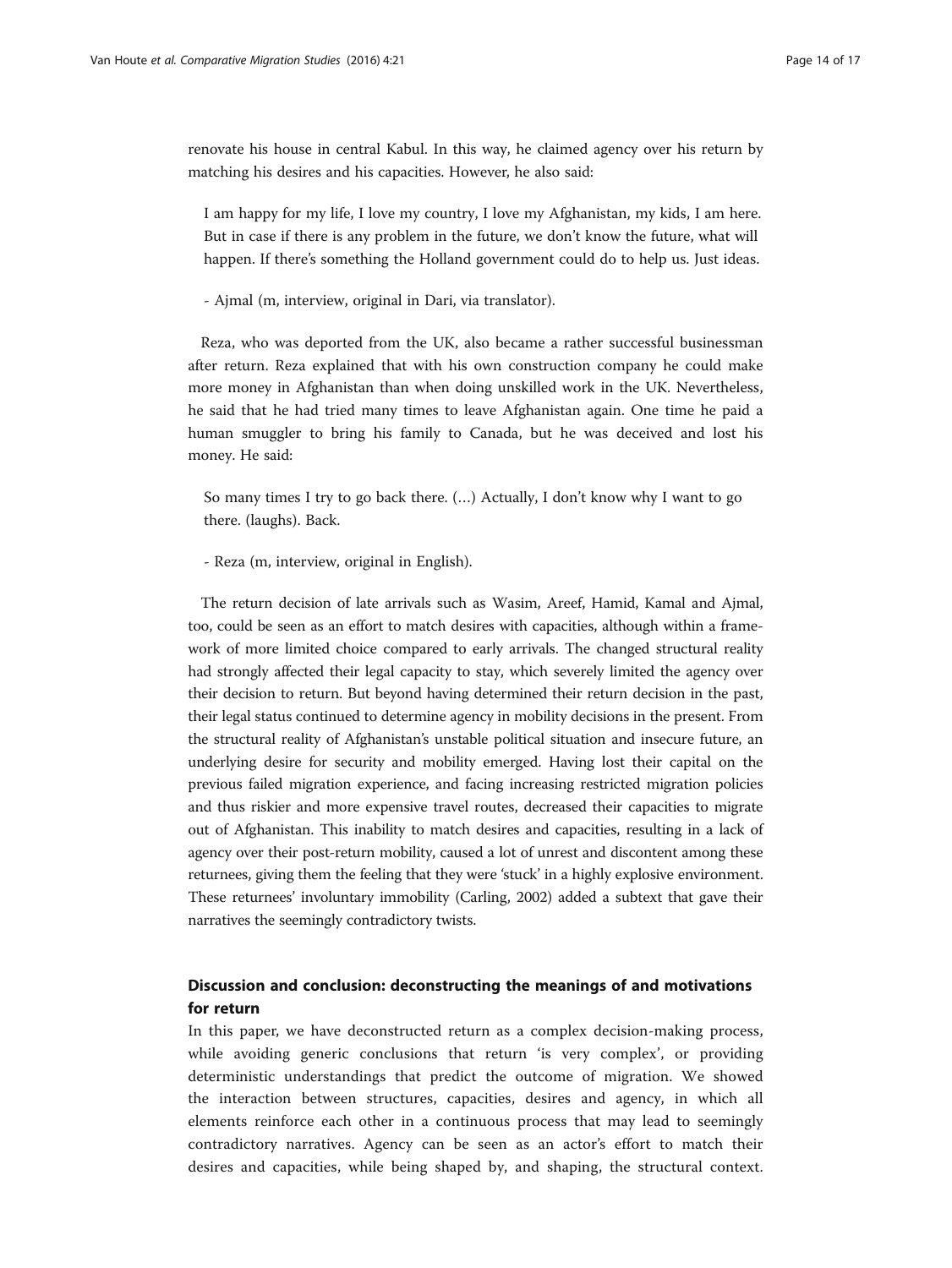In this mechanism, all actors can display a degree of agency over their actions, either through enhancing their capacities to meet their desires, or by redefining their desires to match their capacities.

The analysis of this case study of Afghan return migrants centred around the structural reality of changing migration policies and their impact on desires and capacities to return. Migrants who had the capacity to leave early arrived in Europe at a time when the structural reality of migration discourses worked to their advantage. They received permanent status to stay in the host country. Their decision to return was made to match their desires and capacities on the economic, social or cultural dimension. By contrast, people who left later arrived at a time when the structural reality of the migration discourse was less advantageous. Consequently, their legal capacity in the host country restricted their possibility of staying there. As a reaction, many returnees highlighted their desires of being with their family, and their culture as a justification for return.

The narratives show that almost no decision to return was entirely free, as there were legal constraints, family pressure, economic needs or socio-cultural difficulties at the basis of this decision. Almost no return decision was entirely forced, either, as most people did have the choice not to return, however harsh the alternative to returning would have been. Both early arrivals like Eshan, Besharat and Tareq and late arrivals like Wasim, Areef, Hamid, Ajmal and Reza tended to claim as much agency over their return as they could, showing how important it is for people to have control of their decisions. Still, we see a gradual scale, depending on social, economic, institutional and cultural capacities and desires, interacting with structures and leading to different levels of agency over the decision to return.

These findings therefore show that there are no clear-cut boundaries between voluntary and involuntary return decisions (see also Monsutti, [2008](#page-16-0)). What the analysis does show, however, is a strong empirical watershed between the post-return *experiences* of returnees who still have the capacity to be transnationally mobile and the experiences of those who do not. Practically, legal status of the host country caused this watershed in the different narratives of return. The permanent legal status in the host country of early arrivals allowed them to be transnationally mobile, which meant that they had returned while knowing that they would be able to re-emigrate if necessary. Transnational mobility gave these returnees a sense of security and comfort in the highly unstable context of Afghanistan, which proved to be of essential importance in the mind-sets of people, and affected every aspect of life. By contrast, for returnees who did not have a legal residence status in the former host country the only option to leave Afghanistan was to re-emigrate clandestinely, which was increasingly risky and costly (Blitz et al., [2005](#page-15-0)). As most lacked the funds and support from relatives to do so, they experienced involuntary immobility (Carling, [2002\)](#page-15-0). This caused a lot of unrest and discontent, and a feeling that they were 'stuck' in a potentially explosive environment.

Concluding, the findings challenge the current policy-oriented binary categories based on the use of force, in which all non-deported return is considered voluntary. The wide variety of narratives shows the inadequacy of this categorization. As an alternative to the use of force as an analytical boundary, we propose to centralize the level of agency in decisions of transnational mobility, facilitated by legal status and other factors, both pre- and post- return, as a more relevant factor in the analysis of return. Beyond the case study of Afghan return, this article showed that the narrative as a research methodology proved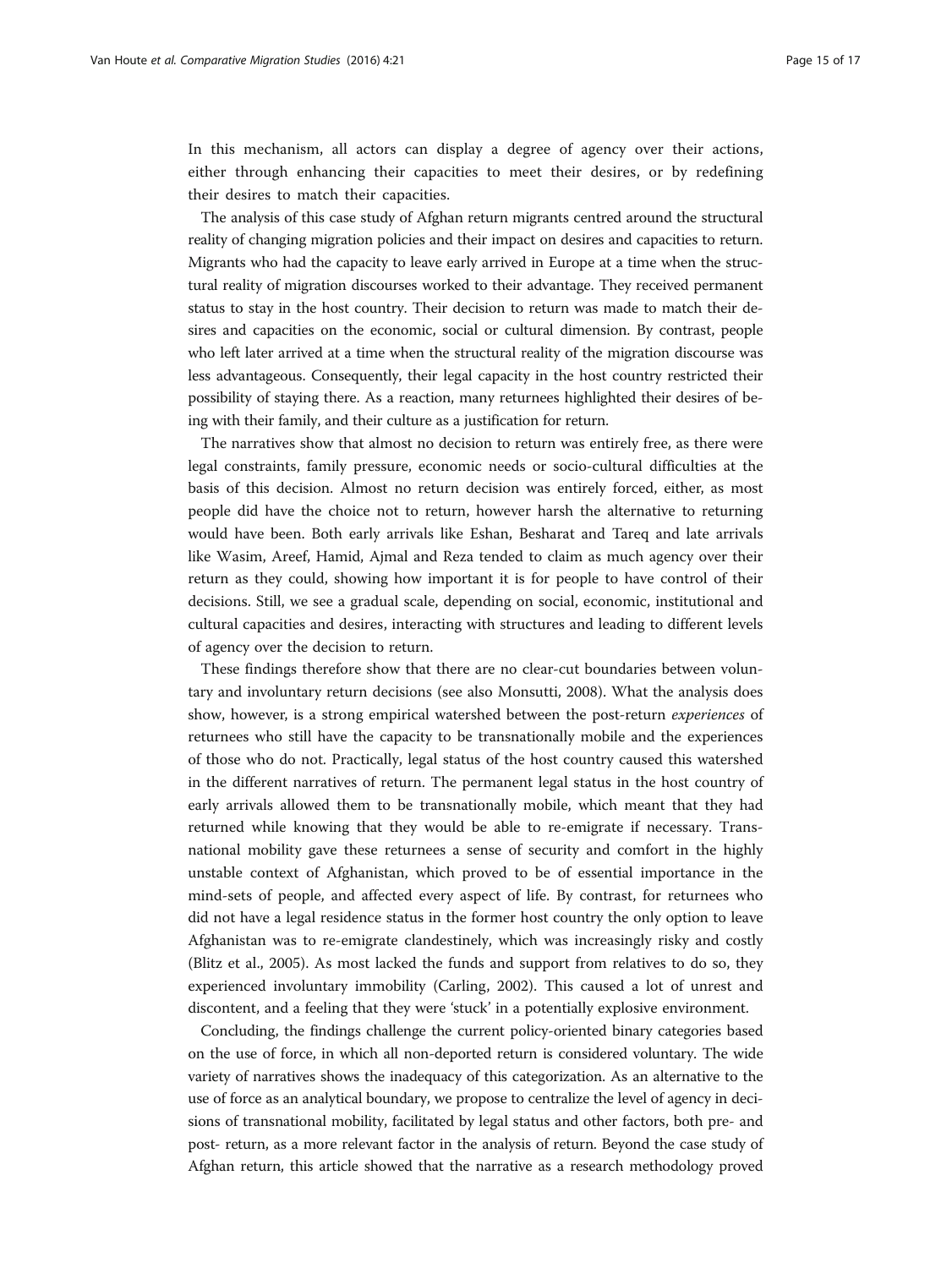<span id="page-15-0"></span>essential in unravelling this complexity and providing an empirically grounded alternative to the policy-oriented categorizations. Moreover, the framework that was used has the potential to be used to study migration in any context and in changing circumstances.

# Endnote

<sup>1</sup>To protect the privacy of the participants in this study, all names are pseudonyms. For the same reason, details such as towns or countries of residence are sometimes intentionally unspecified.

#### **Abbreviations**

NGO: Non-governmental organization; UK: United Kingdom; UNHCR: United Nations High Commissioner for Refugees

## Authors' contributions

MVH was responsible for the conception and design of the study, the collection and analysis of data,and drafting of the manuscript; MS and TD were involved in critically revising the manuscript for intellectualcontent throughout the writing process. All authors read and approved the final manuscript.

#### Competing interests

The authors declare that they have no competing interests.

#### Authors' information

MvH is a Marie Curie Postdoctoral Research Fellow at the International Migration Institute, Department of International Development at the University of Oxford.

MS is Professor of Migration Studies at the Maastricht Graduate School of Governance | UNU-MERIT at Maastricht University.

TD is a lecturer at the Department of Anthropology and Development Studies and the Centre for International Development Issues Nijmegen (CIDIN) at Radboud University Nijmegen.

#### Author details

<sup>1</sup>International Migration Institute, Department of International Development, University of Oxford, 3 Mansfield Road, Oxford OX1 3TB, UK. <sup>2</sup>Maastricht Graduate School of Governance| UNU-MERIT, P.O. Box 616, 6200 MD Maastricht, The Netherlands. <sup>3</sup>Department of Anthropology and Development Studies, Centre for International Development Issues Nijmegen (CIDIN), Radboud University, PO Box 9104, 6500 HE Nijmegen, The Netherlands.

## Received: 27 February 2016 Accepted: 16 November 2016 Published online: 07 December 2016

#### References

Al-Ali, N., Black, R., & Koser, K. (2001). Refugees and transnationalism: The experience of Bosnians and Eritreans in Europe. Journal of Ethnic and Migration Studies, 27(4), 615–634.

Ammassari, S. (2004). From nation-building to entrepreneurship: The impact of élite return migrants in Côte d'Ivoire and Ghana. Population, Space and Place, 10(2), 133–154. doi:[10.1002/psp.319](http://dx.doi.org/10.1002/psp.319)

Bagnoli, A. (2009). "Beyond the Standard Interview: The Use of Graphic Elicitation and Arts-based Methods." Qualitative Research 9(5): 547-570.

Bakewell, O. (2008). 'Keeping them in their place': The ambivalent relationship between development and migration in Africa. Third World Quarterly, 29(7), 1341–1358. doi[:10.1080/01436590802386492](http://dx.doi.org/10.1080/01436590802386492)

Bakewell, O. (2010). Some reflections on structure and agency in migration theory. Journal of Ethnic and Migration Studies, 36(10), 1689–1708. doi[:10.1080/1369183x.2010.489382](http://dx.doi.org/10.1080/1369183x.2010.489382)

- Beltman, D. (2012). Voluntary return facilities for aliens without residence permits in comparative perspective. In G. J. Vonk (Ed.), Cross border welfare state. Immigration, social security and integration. Antwerpen: Intersentia.
- Black, R., & Gent, S. (2006). Sustainable return in post-conflict contexts. International Migration, 44(3), 15–38. doi:[10.1111/j.1468-2435.2006.00370.x](http://dx.doi.org/10.1111/j.1468-2435.2006.00370.x)

Blitz, B. K., Sales, R., & Marzano, L. (2005). Non-voluntary return? The politics of return to Afghanistan. Political Studies, 53(1), 182–200. doi[:10.1111/j.1467-9248.2005.00523.x](http://dx.doi.org/10.1111/j.1467-9248.2005.00523.x)

Bloch, A. (2008). Zimbabweans in Britain: Transnational activities and capabilities. Journal of Ethnic and Migration Studies, 34(2), 287–305.

Carling, J. (2002). Migration in the age of involuntary immobility: Theoretical reflections and Cape Verdean experiences. Journal of Ethnic and Migration Studies, 28(1), 5–42. doi:[10.1080/13691830120103912](http://dx.doi.org/10.1080/13691830120103912)

Cassarino, J.-P. (2004). Theorising return migration: The conceptual approach to return migrants revisited. International Journal on Multicultural Societies (IJMS), 6(2), 253–279.

Castles, S. (2007). Twenty-first-century migration as a challenge to sociology. Journal of Ethnic and Migration Studies, 33(3), 351–371. doi[:10.1080/13691830701234491](http://dx.doi.org/10.1080/13691830701234491)

Chimni, B. S. (2000). Globalization, humanitarianism and the erosion of refugee protection. Journal of Refugee Studies, 13(3), 243–263. doi[:10.1093/jrs/13.3.243](http://dx.doi.org/10.1093/jrs/13.3.243)

Collins, J. J. (2011). Understanding war in Afghanistan. Washington: National Defence University Press.

De Haas, H. (2010). Migration and development: A theoretical perspective. International Migration Review, 44(1), 227–264. doi:[10.1111/j.1747-7379.2009.00804.x](http://dx.doi.org/10.1111/j.1747-7379.2009.00804.x)